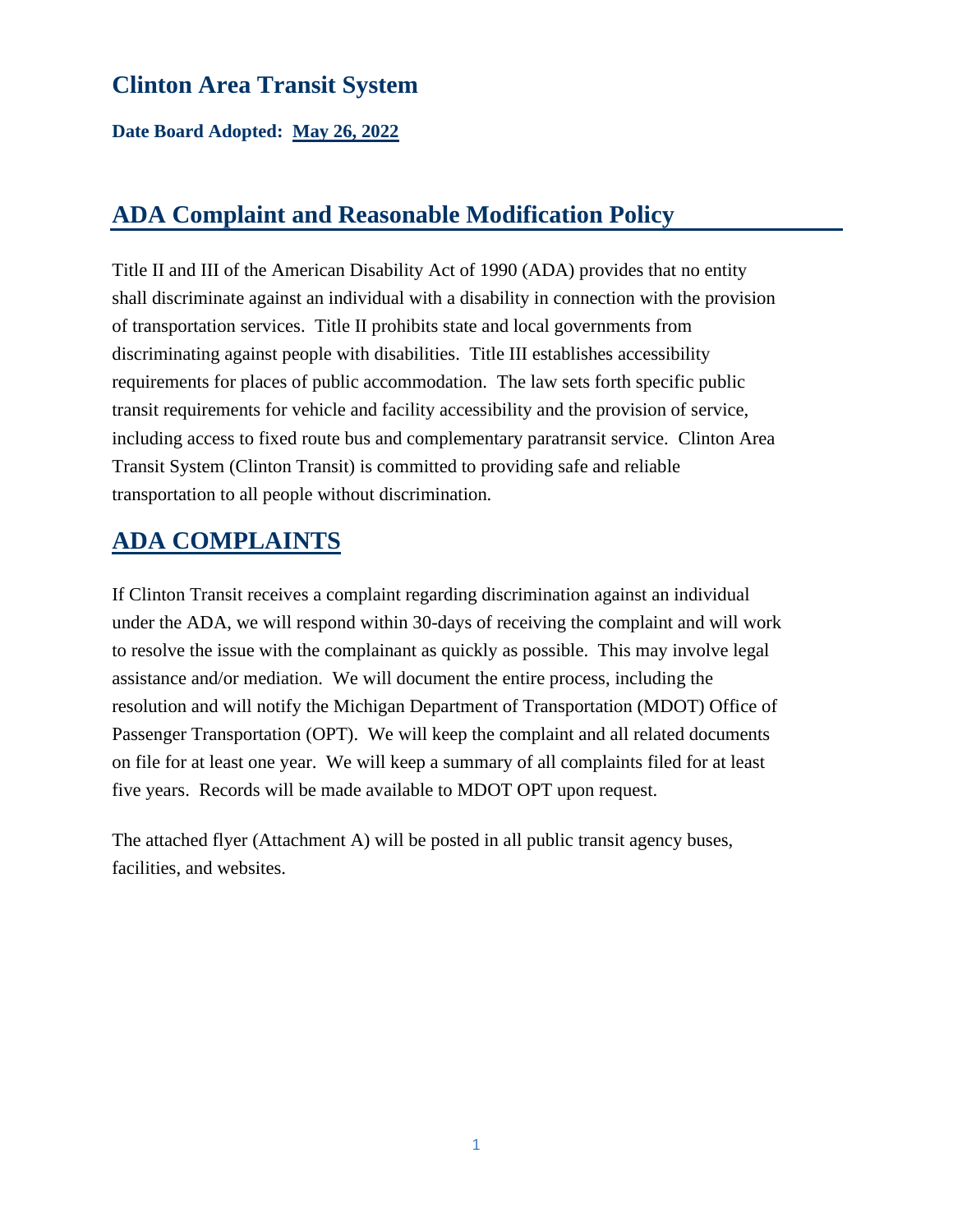#### **What information should my ADA complaint include?**

Your written ADA complaint should provide the following information:

- 1. Your full name, address, telephone number, and email address where we can reach you during the day and evening.
- 2. The name of the person discriminated against, if known.
- 3. The name of the person you believe committed the discrimination, if known.
- 4. A brief description of the alleged discrimination and the dates they occurred.
- 5. Other information you believe is necessary to support your complaint, including copies (not originals) of relevant documents.
- 6. Information about how to communicate with you effectively. Please let us know if you want written communications in a specific format (e.g., large print, Braille, electronic documents).

To guide you in providing the requested information, you may use the attached ADA complaint form. (Attachment B)

#### **How do I file an ADA complaint by email?**

Include all the information listed above, either in the body of the email or in an attachment. Attach relevant documents to your email. Send your complaint to [ADACoordinator@clintontransit.com.](mailto:ADACoordinator@clintontransit.com) You will receive a reply email confirming that your complaint has been received within 48 business hours. Please keep a copy of your complaint and the reply email for your records. If you do not receive a reply email, please contact Clinton Transit at (989) 224-8127.

#### **What happens after my complaint is received?**

After the complaint is received, we will inform you of our action, which may include:

- 1. Contacting you for additional information or copies of relevant documents.
- 2. Working with you to resolve the issue.
- 3. Referring your complaint for possible resolution through the U.S. Department of Justice ADA Mediation Program.
- 4. Referring your complaint to another federal agency with responsibility for the types of issues you have raised.

#### **How can I find out the status of my complaint?**

We will review each complaint carefully. If you have not heard from us within three weeks, please contact us at (989) 224-8127.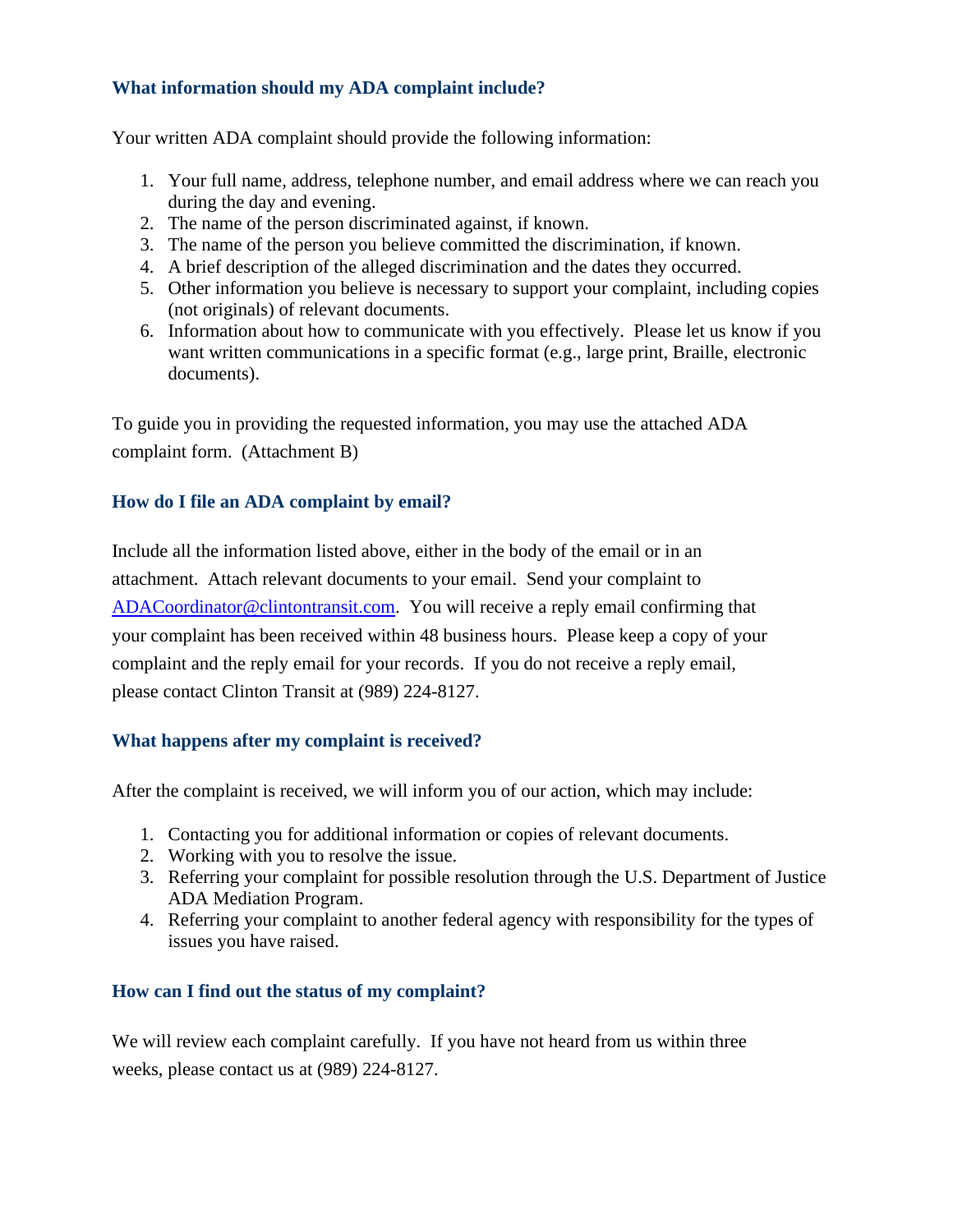## **ADA REASONABLE MODIFICATIONS**

Public agencies that provide designated public transportation shall make reasonable modifications in policies, practices, or procedures when the modifications are necessary to avoid discrimination on the basis of disability or to provide program accessibility to their services. This requirement applies to the means public entities use to meet their obligations under all provisions of the law.

In choosing among alternatives for meeting nondiscrimination and accessibility requirements with respect to new, altered, or existing facilities, or designated or specified transportation services, Clinton Transit shall give priority to those methods that offer services, programs, and activities to qualified individuals with disabilities in the most integrated setting appropriate to the needs of individuals with disabilities.

Requests for modification of Clinton Transit policies and practices may be denied only on one or more of the following grounds:

- 1. Granting the request would fundamentally alter the nature of the agency's services, programs, or activities.
- 2. Granting the request would create a direct threat to the health and safety of others.
- 3. Without the requested modification, the individual with a disability is still able to fully use the entity's services, programs, or activities for their intended purpose.

Basic process requirements that must be met are:

- 1. Information on the reasonable modification process must be readily available to the public and must be readily accessible.
- 2. Advance notice can be required if feasible. Flexibility is also needed to handle requests that are only practicable on the spot.
- 3. Individuals requesting modifications are not required to use the term "reasonable modification."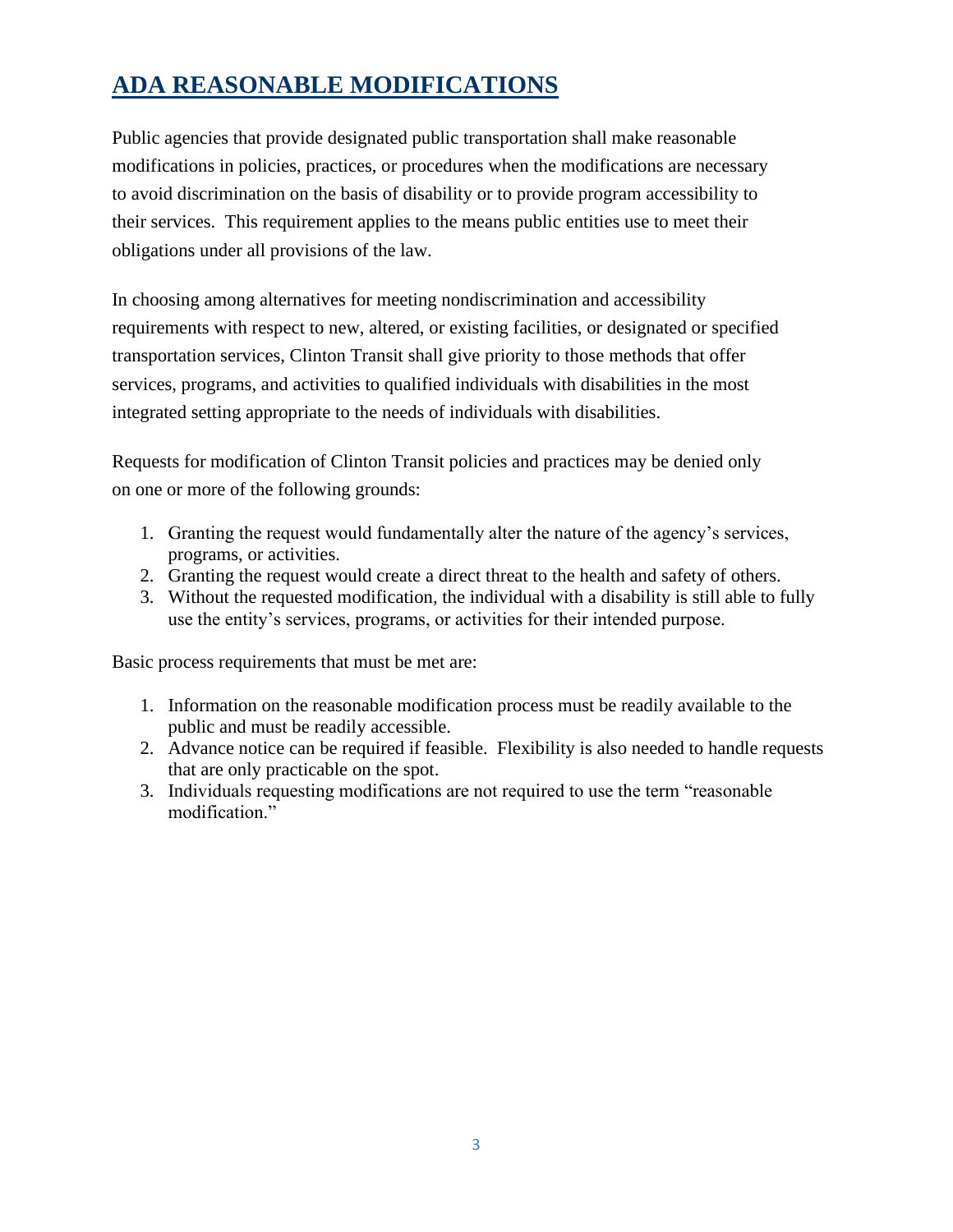#### **What information should my ADA reasonable modification request include?**

Your written reasonable modification request should include the following information:

- 1. Your full name, address, telephone number, and email address where we can reach you during the day and evening.
- 2. If request is being made by someone else on behalf of the passenger, please provide the advocate's full name, relationship to the passenger, and telephone number where we can reach the advocate during the day and evening.
- 3. A description of your disability or disabilities.
- 4. The service policy, practice, or procedure that may need to be modified to allow you full access to the transit services provided.
- 5. How the current service policy, practice, or procedure prevents you from using public transportation services.
- 6. A description of the specific modification to the current service policy, practice, or procedure that you are requesting.
- 7. Copies (not originals) of any required documentation of disability or disabilities.
- 8. Information about how to communicate with you effectively. Please let us know if you want written communications in a specific format (e.g., large print, Braille, electronic documents).

To guide you in providing the information needed for your request, you may use the attached ADA Reasonable Modification Request Form. (Attachment C)

#### **How do I file an ADA reasonable modification request by email?**

Include all of the information listed above, either in the body of the email or in an attachment. Attach relevant documents to your email. Send your request to [ADACoordinator@clintontransit.com.](mailto:ADACoordinator@clintontransit.com) You will receive a reply email confirming that your request has been received within 48 business hours. Please keep a copy of your request and the reply email for your records. If you do not receive a reply email, please contact Clinton Transit at (989) 224-8127.

#### **What happens after my request is received?**

After the request is received, Clinton Transit will provide a written response of approval or denial within seven (7) days of its receipt.

#### **How can I find out the status of my request?**

We will review each request carefully. If you have not heard from us within seven  $(7)$ days, please contact us at (989) 224-8127.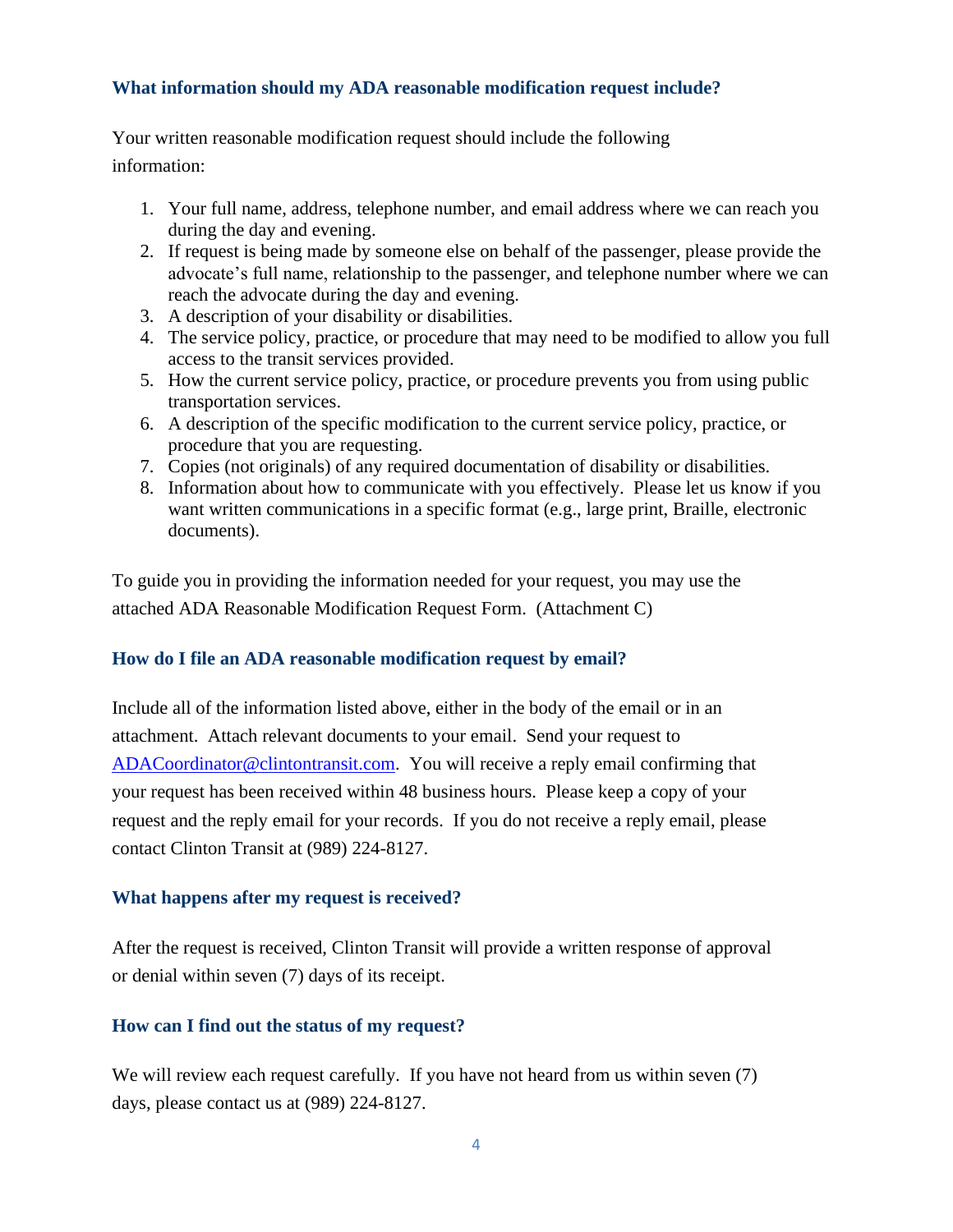# **Procedure to File a Complaint or Request Reasonable Modification Under the Americans with Disabilities Act (ADA)**

If you believe you, or another person, has been discriminated against under Title II and III of the American Disability Act of 1990 (ADA) by Clinton Area Transit System (Clinton Transit) or one of our employees, you can file a complaint, or alternatively, request reasonable modification, by mail, fax, or email at:

> Clinton Transit ADA Coordinator 215 North Scott Road, St Johns, MI 48879 Fax: (989) 224-7034 [ADACoordinator@clintontransit.com](mailto:ADACoordinator@clintontransit.com)

**Take the first step**: Before filing your complaint or request, contact the Clinton Transit ADA Coordinator to discuss your concerns. The ADA Coordinator can investigate the issue and try to come up with an acceptable resolution to the situation.

**You may file a complaint or request a reasonable modification,** in writing with Clinton Transit, using the following procedures:

- File a written complaint with Clinton Transit as soon as possible, but no later than 180 calendar days after the alleged violation. Requests for reasonable modification may be filed at any time.
- The written complaint or modification request should be submitted by the grievant and/or their designee.
- **EXECUTE:** Alternative means of filing complaints and requesting modifications, such as a personal interview or a tape recording, will be made available upon request.
- The written complaint or modification request should contain the information required by Clinton Area Transit System's ADA Complaint and Reasonable Modification Policy, that is available upon request. Alternative formats and language translations of the policy are available upon request.
- Explanation of approval or denial of reasonable modification requests will be made and sent to the requestor within seven (7) calendar days of receipt.
- Within 15 calendar days of receiving a complaint, Clinton Transit will meet with the complainant to discuss the complaint and possible resolutions.
- Within 15 calendar days of the meeting, Clinton Transit will respond in writing or another accessible format. The response will explain the position of Clinton Transit and offer options for substantive resolution of the complaint.
- **•** If the response by Clinton Transit does not resolve the issue, the complainant and/or designee may appeal the decision, within 15 calendar days after receiving the response, to the Federal Transit Administration Office for Civil Rights.
- All written documents in the process will be retained by Clinton Transit for at least one year.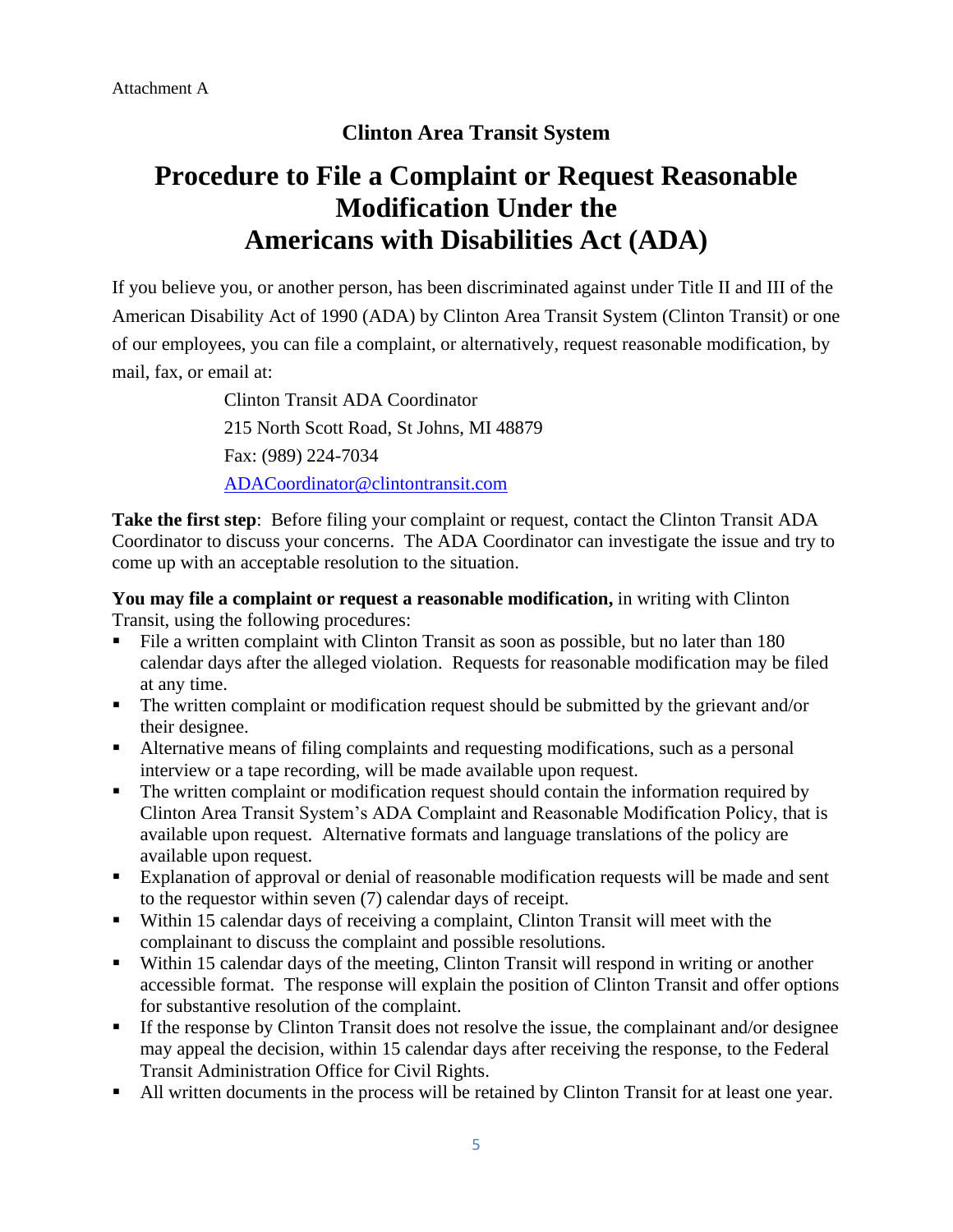# **Title II of the Americans with Disabilities Act (ADA) Section 504 of the Rehabilitation Act of 1973 Discrimination Complaint Form**

Instructions: Please fill out this form completely, sign and mail, fax, or email to:

Clinton Transit ADA Coordinator 215 N. Scott Road, St Johns, MI 48879 Fax: (989) 224-7034 [ADACoordinator@clintontransit.com](mailto:ADACoordinator@clintontransit.com)

| Telephone:<br>Home: $($ ) Mobile: $($ )                                                                                                                                                                                                                                                                                                                                                        |  |  |  |
|------------------------------------------------------------------------------------------------------------------------------------------------------------------------------------------------------------------------------------------------------------------------------------------------------------------------------------------------------------------------------------------------|--|--|--|
|                                                                                                                                                                                                                                                                                                                                                                                                |  |  |  |
| (if other than the complainant)                                                                                                                                                                                                                                                                                                                                                                |  |  |  |
|                                                                                                                                                                                                                                                                                                                                                                                                |  |  |  |
| Telephone:<br>Home: $($ ) Mobile: $($ )                                                                                                                                                                                                                                                                                                                                                        |  |  |  |
|                                                                                                                                                                                                                                                                                                                                                                                                |  |  |  |
| $\mathbf{W}^H = \mathbf{U}^T \mathbf{A} + \mathbf{U}^T \mathbf{U} + \mathbf{U}^T \mathbf{U} + \mathbf{U}^T \mathbf{U} + \mathbf{U}^T \mathbf{U} + \mathbf{U}^T \mathbf{U} + \mathbf{U}^T \mathbf{U} + \mathbf{U}^T \mathbf{U} + \mathbf{U}^T \mathbf{U} + \mathbf{U}^T \mathbf{U} + \mathbf{U}^T \mathbf{U} + \mathbf{U}^T \mathbf{U} + \mathbf{U}^T \mathbf{U} + \mathbf{U}^T \mathbf{U} + \$ |  |  |  |

When did the discrimination occur? Date: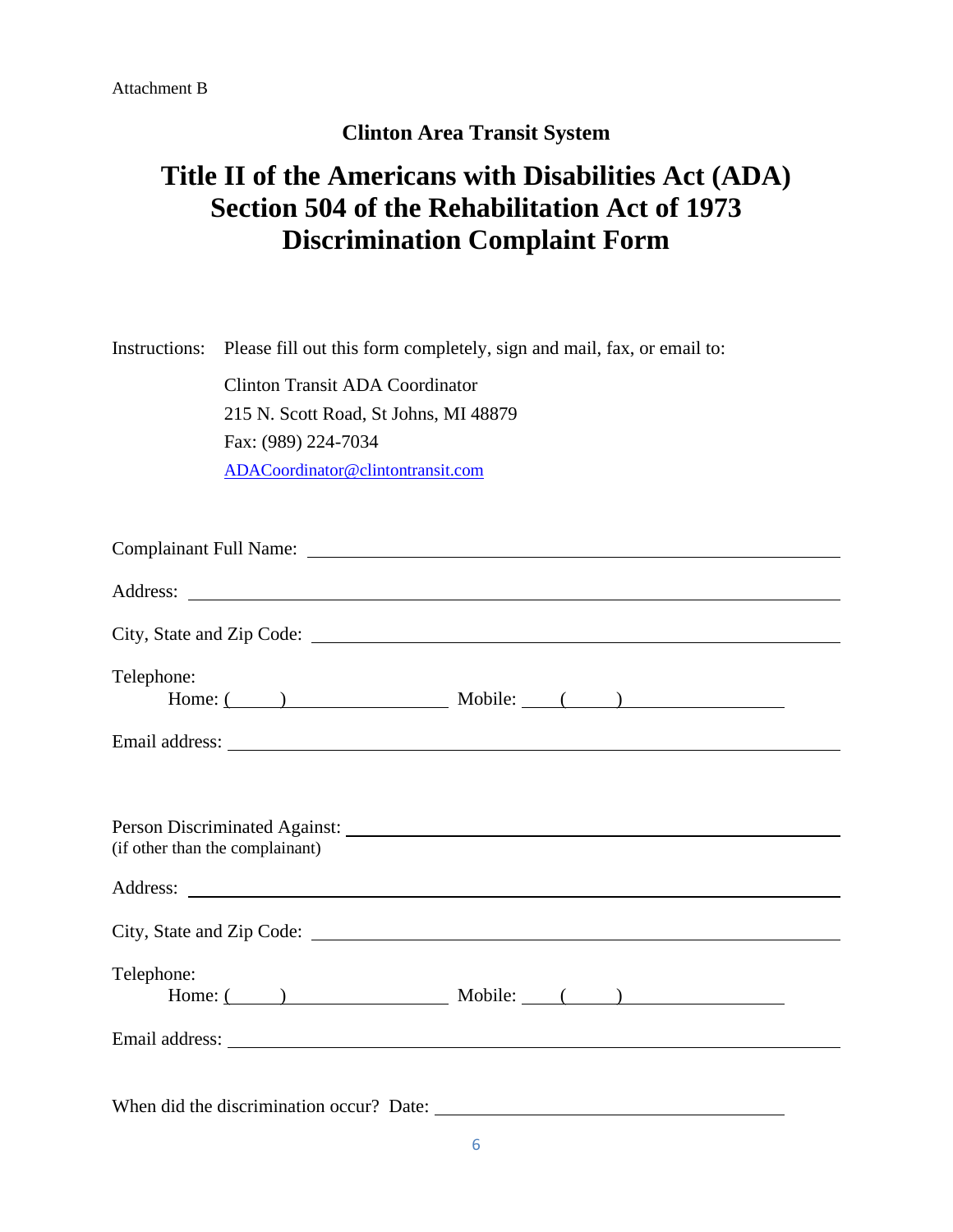Describe the acts of discrimination providing the name(s) where possible of the individuals who discriminated:

<u> 1989 - Johann Stoff, deutscher Stoffen und der Stoffen und der Stoffen und der Stoffen und der Stoffen und der</u>

L,

 $\overline{\phantom{0}}$ 

Signature:

Date: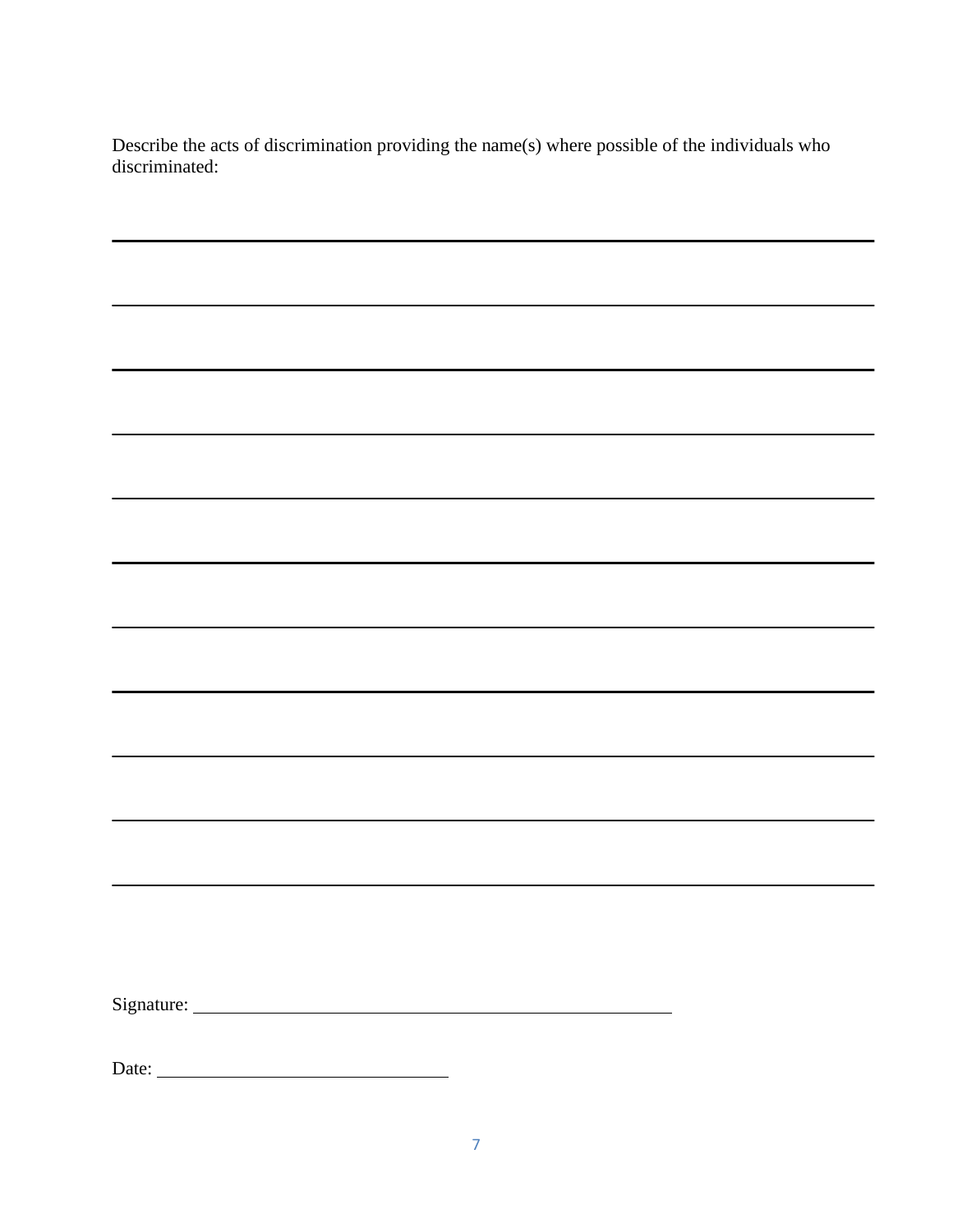# **Title III of the Americans with Disabilities Act (ADA) Reasonable Modification Request Form**

Instructions: Please fill out this form completely, sign and mail, fax, or email to:

Clinton Transit ADA Coordinator 215 N. Scott Road, St Johns, MI 48879 Fax: (989) 224-7034 [ADACoordinator@clintontransit.com](mailto:ADACoordinator@clintontransit.com)

Passenger Full Name: Street Address: City: State: 2ip Code: Telephone number:  $(\_\_\_\_)$  \_\_\_\_\_\_\_\_\_ - \_\_\_\_\_\_\_\_\_\_\_\_\_ Email address: If the request is being made by someone else on behalf of the passenger, please provide name, relationship to the passenger, and telephone number: Advocate Name: Relationship to Passenger: Telephone number: (\_\_\_\_\_\_) \_\_\_\_\_\_\_\_ - \_\_\_\_\_\_\_\_\_ Describe the passenger's disability or disabilities.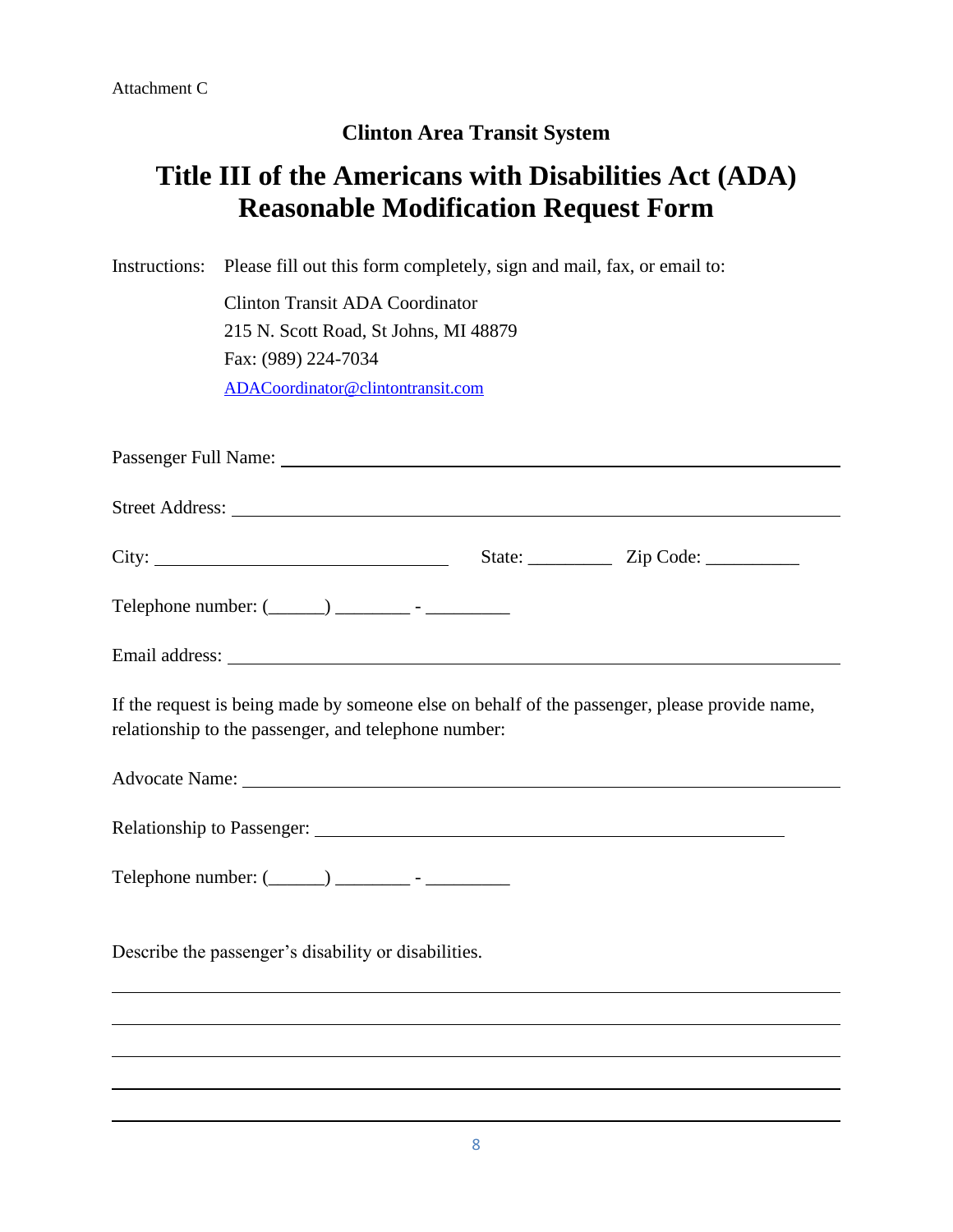Describe the service policy or program that may need to be modified to allow the passenger full access to the transit services provided.

How does the current service policy or program prevent the passenger from using the transit service or program?

Please describe the specific modification to the current policy/procedure that you are requesting.

How would you like Clinton Transit to respond to your request?

| $\Box$ | In writing to the address listed on page 1 |  |
|--------|--------------------------------------------|--|
|        |                                            |  |

 $\Box$  By email to the email address listed on page 1